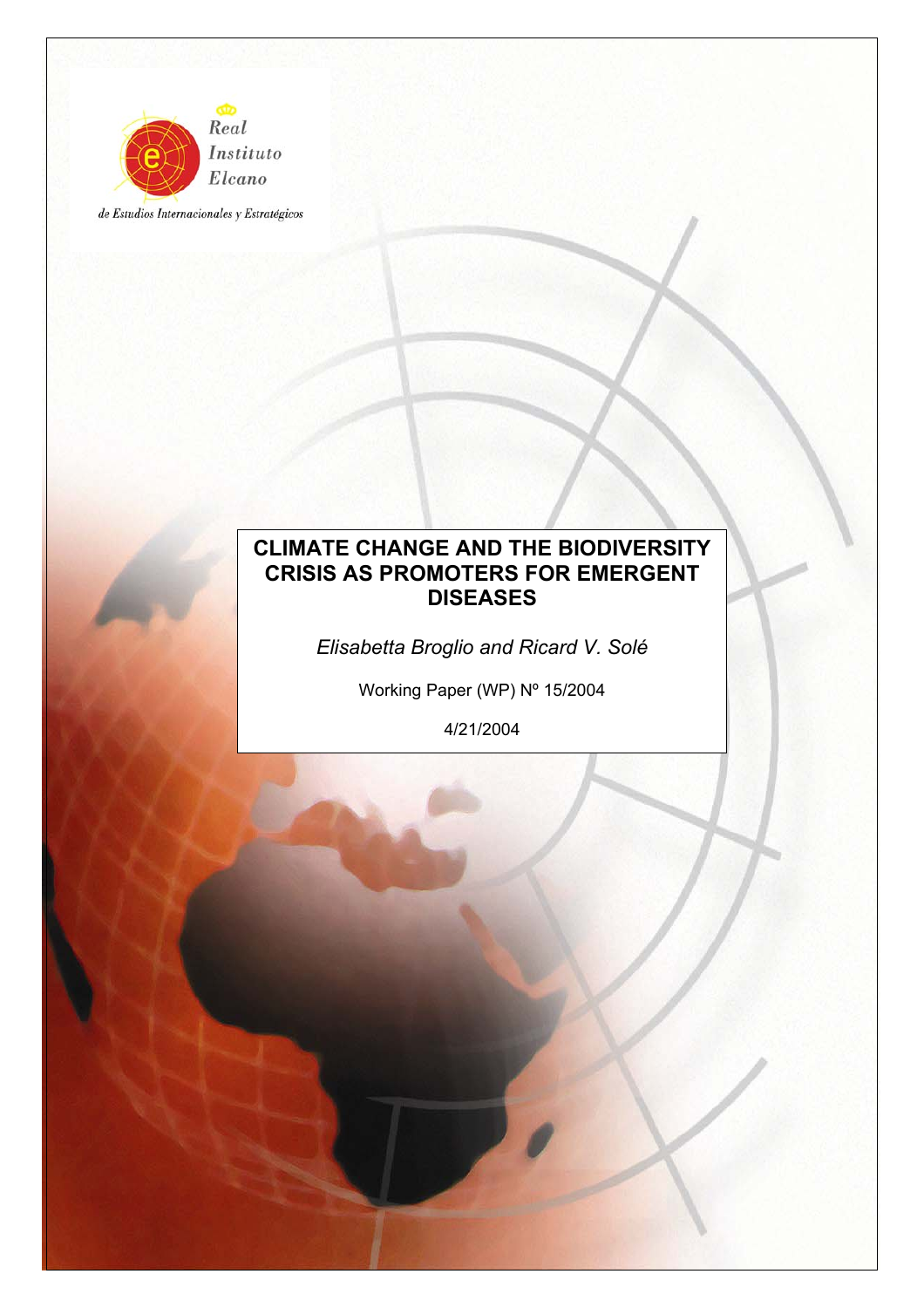

de Estudios Internacionales y Estratégicos

# **Climate change and the biodiversity crisis as promoters for emergent diseases**

*Elisabetta Broglio and Ricard V. Solé* <sup>∗</sup>

## **Introduction**

Looking at our biosphere, we see a planet that is out of balance. At the start of the twentyfirst century, we can clearly see the widespread degradation of the world's ecosystems. Many plant and animal species are being driven to extinction, habitats are undergoing extensive degradation from indiscriminate logging, uncontrolled hunting and over-fishing, the introduction of exotic species, global warming, mining and urban growth. All these processes have altered the balance of ecosystems and, in many cases, it is too late to turn the clock back (Terborgh, 1999). Furthermore, the accelerated depletion of some of the Earth's key resources is a direct result of the rapid growth of the world's human population (currently at 6 billion, compared with just 1.5 billion at the beginning of the twentieth century). Many scientists believe that the global changes brought about by the above-mentioned processes could seriously endanger mankind's future. What are the possible effects of the ecosystem degradation being driven by human activity? While not easy to predict, some of these consequences are becoming evident, as is the case with the emergence and spread of new diseases.

As we shall see below, some of today's notable epidemic diseases could have originated from the ecological imbalance induced, whether directly or indirectly, by human activity. The worldwide exploitation of ecosystems by man has effectively diminished the habitat available in many areas and, since many species, particularly top predators, have minimum-habitat-size requirements, they rarely survive once their habitat shrinks to below this level. The *main* consequence is that changes caused by human activity are driving certain species to extinction, which, in turn, can result in other closely related species becoming extinct –ie, the process triggers an 'extinction cascade'–. However, how can habitat fragmentation and species extinction endanger human health? To answer this question, we will look at how other characteristics of ecosystem organisation, such as the species interaction chain, can affect the spread of infectious agents.

As an example, we shall consider severely stressed habitats, where the loss of a large part of the native species can trigger population outbreaks of opportunistic species. Such opportunists, which can coexist inside or near human settlements, often carry pathogens that can eventually be transferred to human beings, representing an important reservoir for emergent diseases.

Furthermore, we also analyse the effects of habitat variations due to climate change, which could prompt the spread of microbes and, thus, of diseases. We shall see how changes in both air and water average temperatures can foster the spread of certain illnesses, favouring microbe growth or expanding their habitats. In fact, although climate change is difficult to associate with human activities, greater human involvement could probably help in the control of some of the factors associated to the process.

 $\overline{a}$ 

<sup>∗</sup> *Universidad Pompeu Fabra, Barcelona, Spain*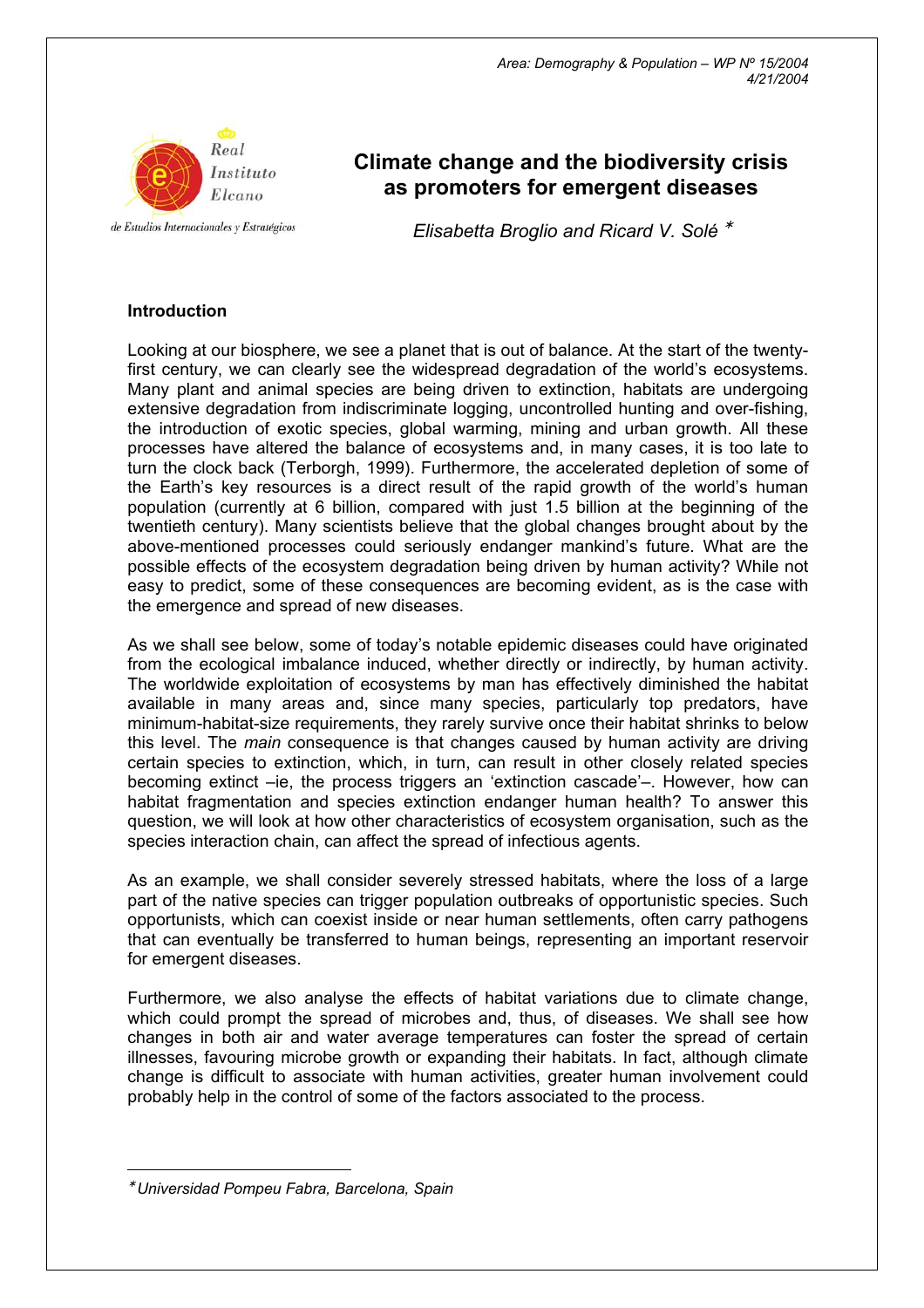#### **New Diseases Emerging from Ecosystem Degradation: Some Examples**

A good example of emergent diseases linked to the breakdown of the equilibrium between a species and its habitat are those transmitted by the so-called Hanta or Arena viruses. Hanta and Arena viruses are zoonotic RNA viruses that are transmitted from rodents (essentially mice and rats) to human beings. These rodents are merely a step in the transmission chain between the virus and humans. This is a typical case of commensalism (a relation involving two different kinds of organisms, which benefits one and does not harm the other), with the rodents acting as the reservoir host and being unaffected by the virus. Although direct transmission of the virus (ie, through bites) is uncommon, infection can occur as a result of eating contaminated food, or touching the mouth or nose after handling a contaminated surface, or even by airborne transmission of the aerosol particles released by the rodents with their saliva.

Infection with Hanta or Arena viruses can cause quite serious diseases: Hanta virus infection can cause Haemorrhagic Fever with Renal Syndrome (HFRS) or Pulmonary Syndrome (HPS), the latter being very serious and actually fatal in about half the reported cases. Scientists have demonstrated that habitat destruction and climate change can increase the possibility of Hantaor Arena virus infection in human populations. The question is how and through what mechanisms?

It is well known that rodents can thrive in a wide range of habitats, from forest to grassland, canyons and deserts. They can survive in any dry land habitat and invade and exploit disturbed areas. The deer mouse, in particular, is one of the most common transmitters of Hanta viruses to human beings; it is extremely common in areas affected by flooding, fire, avalanches, and mining or construction works. Rodents are omnivores and store food for winter consumption, making human-occupied areas especially attractive given the supply of acorns, nuts, insects, other small invertebrates and various plant parts that rodents need to survive.

Therefore, habitat destruction in the vicinity of suburban areas furnishes an attractive environment to these animals, triggering sizeable population outbreaks.

These outbreaks are regulated in part by climate change, since variations in temperature and/or rainfall patterns influence rodent populations given the indirect impact on both the total nutritional biomass available (plants, fruits and invertebrates) and animal reproductive processes (eg, reproductive seasons or gravidity rates).

Hanta and Arena viruses are clearly linked directly to ecosystem degradation: changes in habitat or climate have a direct impact on rodent populations and, therefore, eventually cause the emergence of viruses. Nature, however, is not always so evident in terms of cause and effect. As mentioned above, we can expect an extinction cascade to result in the collapse of an ecosystem. As a collateral effect we are also likely to see new species playing an important role in the altered ecosystem, as well as the interaction of new species (and/or habits), thereby opening the door to significant expansion of infectious agents. A clear exampleis *Lyme disease,* which was first detected in 1975 in a small town, located near a wooded area, in Connecticut.

Understanding the mechanisms associated with *Lyme disease* took some time. At first, the patients affected developed a rash (*Erythema migrans*) that spread and looked like an insect bite. However, they soon began to show other symptoms such as aching joints, chills, fever and arthritis. Scientists determined that the infection, which affects the human immune system, was due to a tick-borne bacterium –the spirochete *Borrelia burdoferi–*. Since this species of tick –*Ixodes dammini*– was known to feed preferably on the blood of deer, a very common animal in American woodland, scientists concluded that by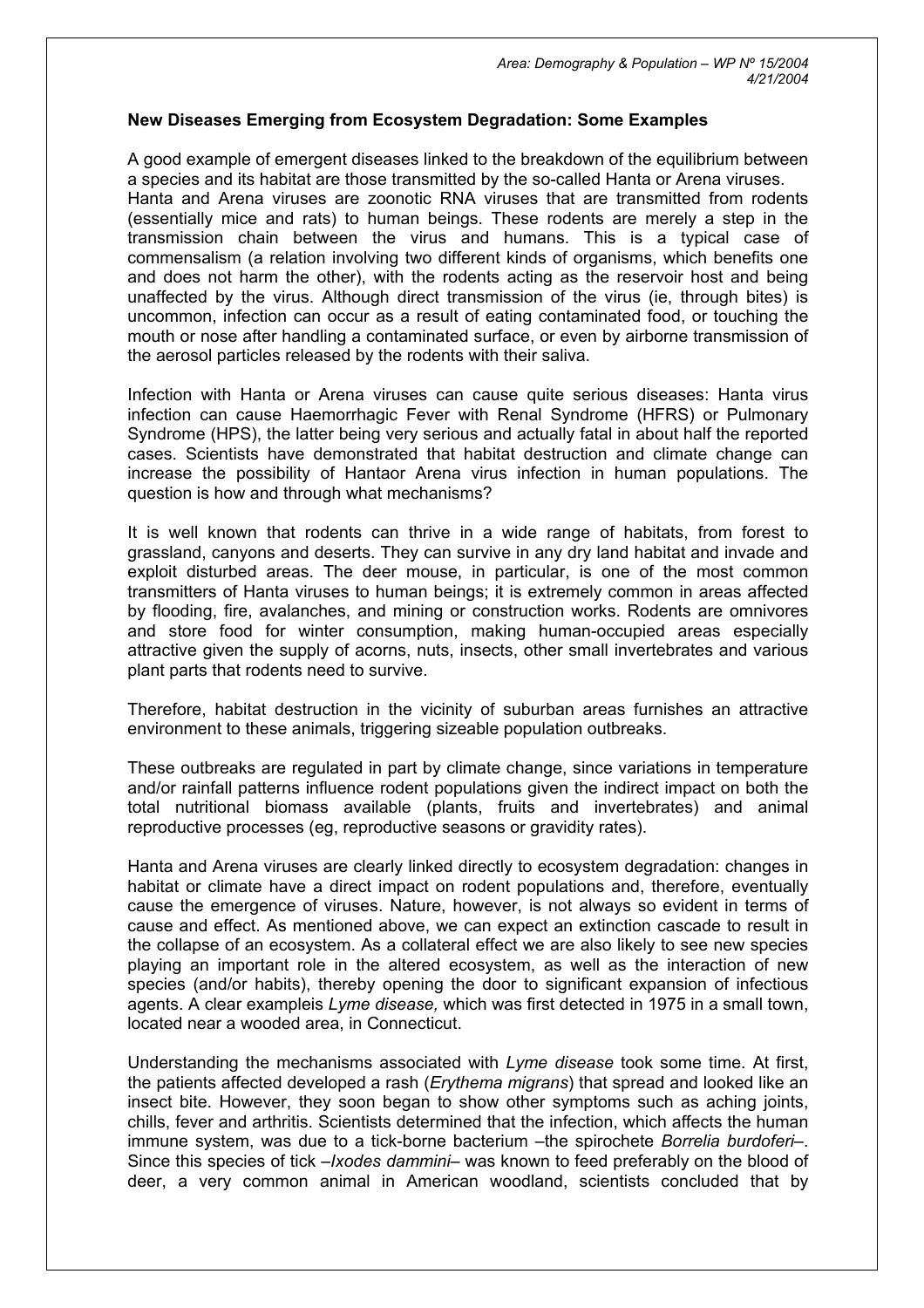eliminating the deer they could effectively stop the infection. However, removing the deer did not prevent the disease from spreading. Scientists subsequently discovered that a species of mouse –*Peromyscus leucopus*– rather than the tick was the bacteria's natural host. They also determined that deer ticks need to consume blood to progress to each successive stage of their life cycle and that, in their development from larvae to adult, they pass through different hosts, such as mice, deer, cats, dogs and human beings. In principle, the infection is not congenital in deer tick larvae, so they cannot transmit *Lyme disease* to human beings. Rather, reservoir hosts, the above-mentioned mice, can infect tick larvae. The mice themselves are merely carriers, which do no contract the disease, although the bacteria reproduce in their blood. When mice and deer, which share the same brush habitat, come into contact, infected ticks can take the opportunity to change host, an essential stage of their life cycle. Finally, contact with humans occurs when deer enter suburban yards.

The emergence of *Lyme disease* is a clear consequence of human manipulation of an ecosystem. The original woodland where this disease first emerged was actually destroyed during the late  $18<sup>th</sup>$  century, when the iron industry became the area's most important source of money and work. Forests were depleted to supply fuel for iron smelting and to build housing. The indigenous trees –oak and larch– disappeared, as did the area's carnivorous animals due to both natural (loss of habitat) and unnatural (human aggression) reasons. However, new plants and fauna started to re-populate the woodland and, as is often the case in denuded habitats, aggressors replaced the original species. Deer, rodents and ticks started a new coexistence and the deer population grew significantly. This surge in the deer population was also helped by the lack of natural predators, such as wolves, cougars and coyotes, as these had been exterminated by human beings in order to protect their farms and houses. Hungry and freed of their natural predators, the deer were forced to explore new habitats in search of food. Deer started to appear in suburban storage areas and in places where azaleas and pasture were cultivated, thereby facilitating access to humans for the above-mentioned ticks and, therefore, the pathogen bacteria.



Figure 1. Animals involved in the transmission chain for *Lyme disease*. Bacteria infect deer ticks, then tick larvae wait at ground level until they can jump onto small mammals (mice) or birds to feed on their blood. When tick larvae moult or transform into the next life stage (nymphs, then adults), they usually change host. At this stage, they inhabit stalks of grass to reach deer or other larger mammals.

Thus, *Lyme disease* seems to be caused by both forest devastation (and the subsequent human occupation of new environments) and the collapse of the natural species' organisation, leading to new species dynamics and habit arrangements. In this case, although rodents were the fundamental reservoir for the microbe, they were not the only species involved, as a complex network of organisms participated in infecting humans. If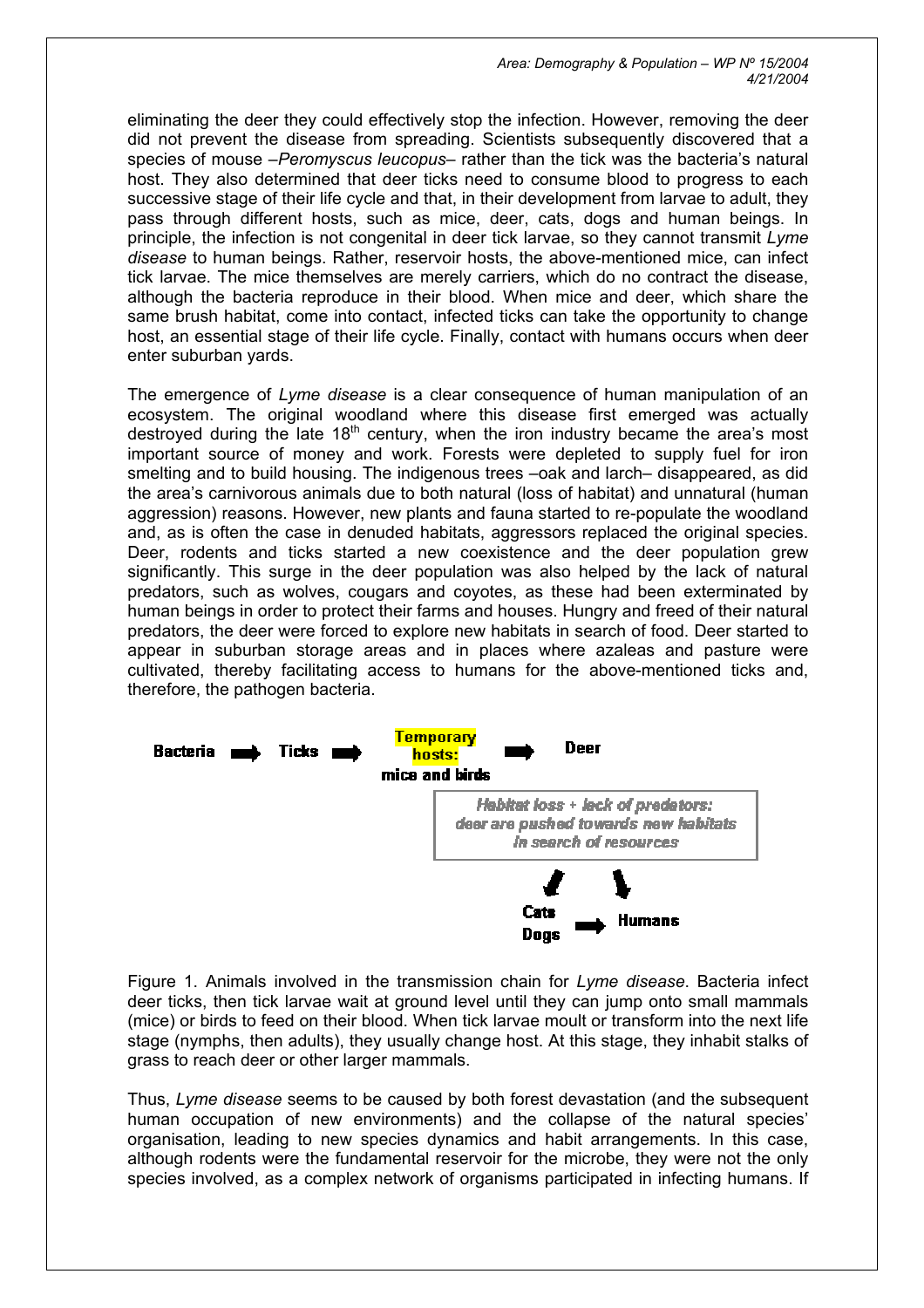the species involved had not been, directly or indirectly, pushed into contact, the likelihood of the microbes infecting humans would have been much lower.

Apart from rodents, other animals also transmit pathogens to humans. Insects such as mosquitoes can be highly dangerous to human health, transmitting illnesses like yellow fever and malaria. We are currently witnessing the expansion of some of these diseases, which seems to be linked to climate change, forest devastation and the occupation of new environments by humans –all determining factors in the modification of mosquito feeding patterns–. In fact, these diseases were originally limited to areas where mosquitoes fed on mammals other than humans (eg, monkeys and marmosets). It might not be easy to visualise how forest devastation and habitat manipulation can transform a region into an excellent habitat for mosquitoes. However, it has been demonstrated that the large-scale felling can destroy nature's fragile system of defence against the damage caused by torrential rains. Trees provide a twofold protection against destructive precipitation: their foliage moderates the strength of downpours, while their roots form a supportive network that helps minimise erosion. A series of hydro-geological disorders might lead to the formation of stagnant puddles, nourishing paludism and boosting mosquito populations, thereby increasing the incidence of related diseases. Climate change is also having a major impact on the spatial and temporal distribution of many groups of organisms. The geographical range of insects is likely to expand, with them moving into new areas with similar temperature and precipitation patterns. Small changes in atmospheric temperature (1º-2ºC) have been proved to determine changes in insects' diffusion range, reproduction rate and activity.

Global warming is also affecting the temperature of seawater. Biologists have discovered that bacteria and viruses can live inside algal cells and that, given their seasonal nature, they are most abundant when temperatures are warmest. Microbes are very resistant and can survive inside dormant algae, so they can move around the world dragged on marine currents or in boats until better conditions (ie, in terms of nutrients, temperature and salinity) wake the algae from their dormant state, permit them to spread. This spreading mechanism might explain how the same strain of *Vibrio cholera* that hit Asia in the late 1960s provoked an emergence of cholera in Peru during the 1990s. The bacteria probably travelled, in a dormant state inside algae, in cargo ships moving between Asia and Peru. On reaching harbour, a series of coincidental factors could have facilitated the spread of cholera. One of this factors was the especially warm water off Peru in summer 1991, given the effect of *El Niño* (a disruption of the ocean-atmosphere system in the tropical Pacific, provoking a periodic increase in surface water temperature), which was probably responsible, at least in part, for the algae waking from their dormant state. Once the bacteria started growing in the new environment, they started to reproduce exponentially and contaminated the food chain, reaching humans (see Figure 2). Access to humans was even easier for the bacteria in Peru, where poverty, inadequate health conditions and the lack of effective water disinfection increased the probability of infection. The lack of adequate water treatment was a key factor in spreading the disease, as it permitted the transmission of cholera via drinking water. This, in conjunction with the strain's resistance to certain antibiotics, was determinant in the onset of a devastating pandemic.



Figure 2. The processes and chains involved in spreading cholera.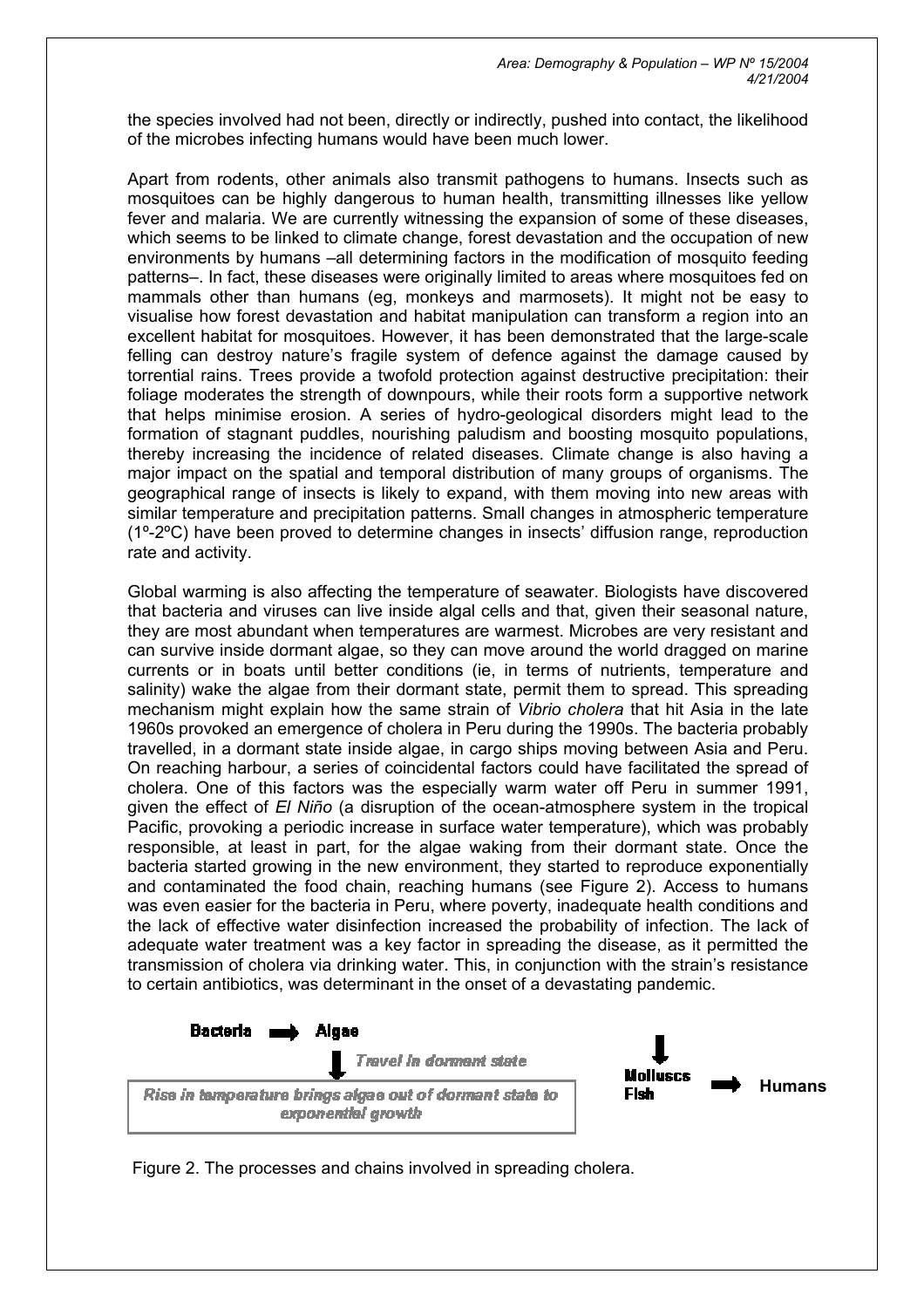#### **Biodiversity Loss and Climate Change: Trends for the Near Future** *Loss of Biodiversity*

There is evidence that habitat loss and fragmentation represent the main threat to biodiversity in the near future. Human-driven exploitation of ecosystems worldwide has effectively reduced the available habitat in many places. Figure 3 is just an example, but the same picture, except for the spatial and temporal scales, could be drawn in many other places in the world: whole countries are affected and the sequence shown in Figure 3 takes place over a period of just a few decades.



Figure 3. Habitat fragmentation in current ecosystems. In this example, corresponding to a small area in England, the amount of available, non-disturbed habitat is shown in black. Since the year 400, the habitat has declined until only a small set of tiny patches is left (1960).

This process can be harmful at two different levels. Firstly, it involves direct habitat reduction, and many species (especially top predators) rarely survive once their habitat shrinks below their minimum habitat size requirements. Secondly, this habitat destruction typically involves fragmentation (loggers fell trees in different places, creating a spatial pattern of disconnected patches). This leads to sudden transitions, which are highly prejudicial for the survival of species.

A model habitat can be used to illustrate the impact of the local, random elimination of the large areas available to a species (see Figure 4). Imagine a given habitat as a square lattice: each site in this lattice would be an area of habitat of a specific size (say 100 x 100 metres or more). For the sake of simplicity, we assume that such patches can either be healthy (white squares) or destroyed (black squares). The first type can be occupied by a given species, whereas the second cannot. Next, we proceed to destroy patches at random, by removing the plants and fertile soil. There are other possibilities, such as intermediate degrees of destruction, but the current picture is the most appropriate in our context. The fraction of habitat destroyed –D– ranges from 0 (all patches preserved) to 1 (all destroyed).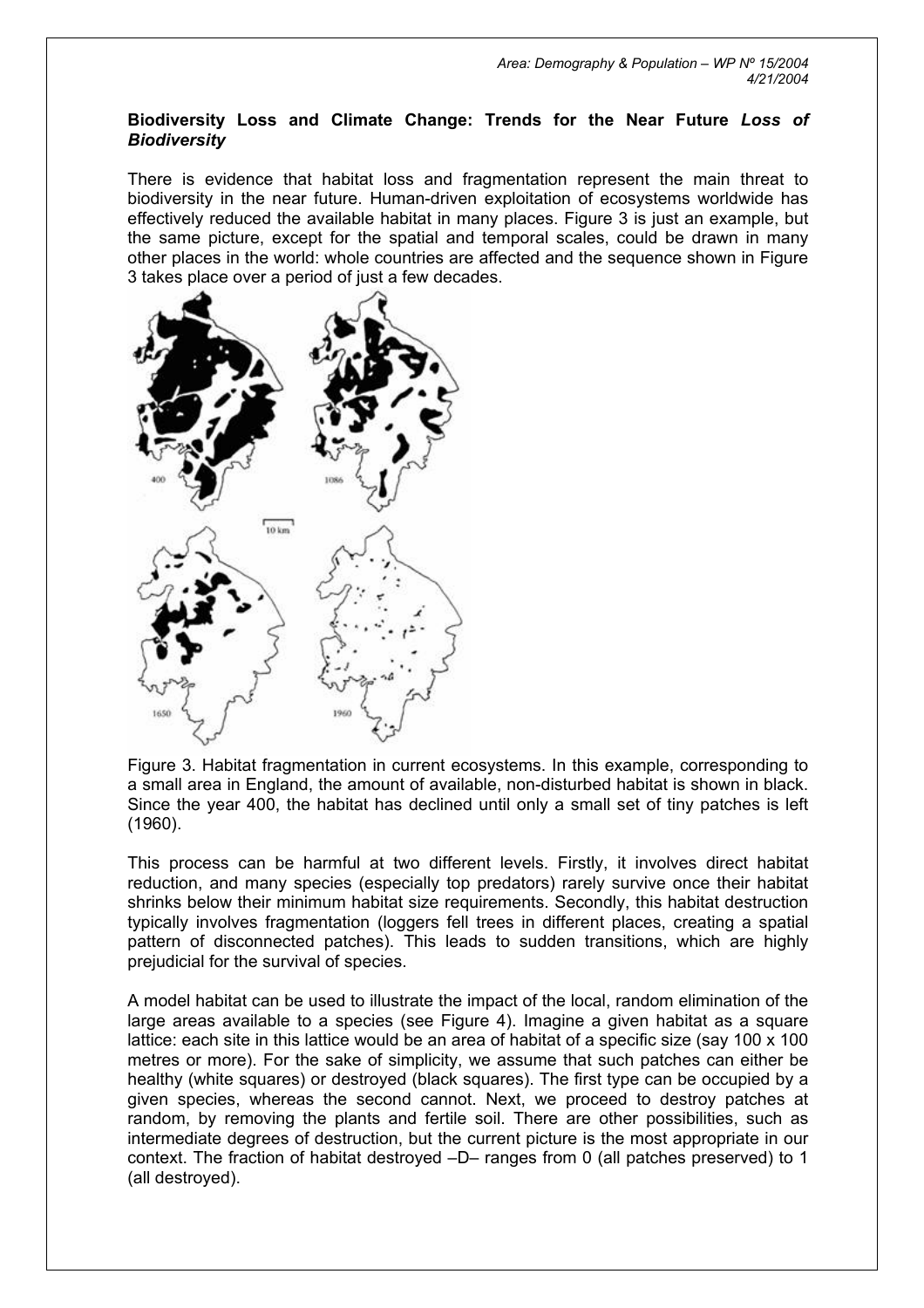*Area: Demography & Population – WP Nº 15/2004 4/21/2004* 

Since we are concerned with the impact of this process on the survival of existing species, we are interested in the effect of eliminating patches on the available, connected areas. Specifically, if individuals of a given species can move from patch to patch through local migration, we have a situation were movement is restricted to one of the four closest sites in the lattice. Two patches are *connected* if they can be reached in this way. But what happens in the case of random habitat destruction? One would expect the linear, gradual decrease in the size of the largest piece of habitat. However, as shown in Figure 4 (bottom picture) this is certainly NOT the case. Initially, the largest area shrinks in line with  $D$  ( $D$  = habitat destruction rate), as expected. However, the available area suddenly becomes so small that it might endanger the survival of a species with reasonable habitat requirements. Once this level is reached, the largest patch becomes fragmented. This process –known as *percolation*– has existed in the field of physics for years. Beyond the percolation point, ecosystem collapse can occur, and many other factors contribute to the decline of a species, including the loss of keystone species (those particularly relevant in maintaining ecosystem functions), increased susceptibility to invader species, the loss of water and nutrients associated to vegetation decay, etc.



Figure 4. Habitat destruction and sudden transitions in ecosystem organisation. The top three squares show examples of habitat loss in a square lattice, with black squares indicating destroyed habitat. The bottom graph shows the size of the largest connected patch (here a given patch is only connected to its four nearest neighbours). For small amounts of habitat destruction ( $D < 4$ ), the size of the largest connected area decreases linearly and smoothly. However, once we reach a critical point,  $D = 0.41$ , a sharp reduction is observed and the largest patch is fragmented into many disconnected pieces.

The main conclusion to be drawn from the example above is that our intuition might fail when considering space realistically. Species (particularly plant species) compete and interact with their local neighbours, exploiting and moving through space locally. Consequently, if the available space becomes highly fragmented, many species will be unable to move from patch to patch, and will thus be confined to sub-requirement patches, endangering their survival. In many places around the world the situation has already gone beyond the critical point, although it is not always easy to see. It takes some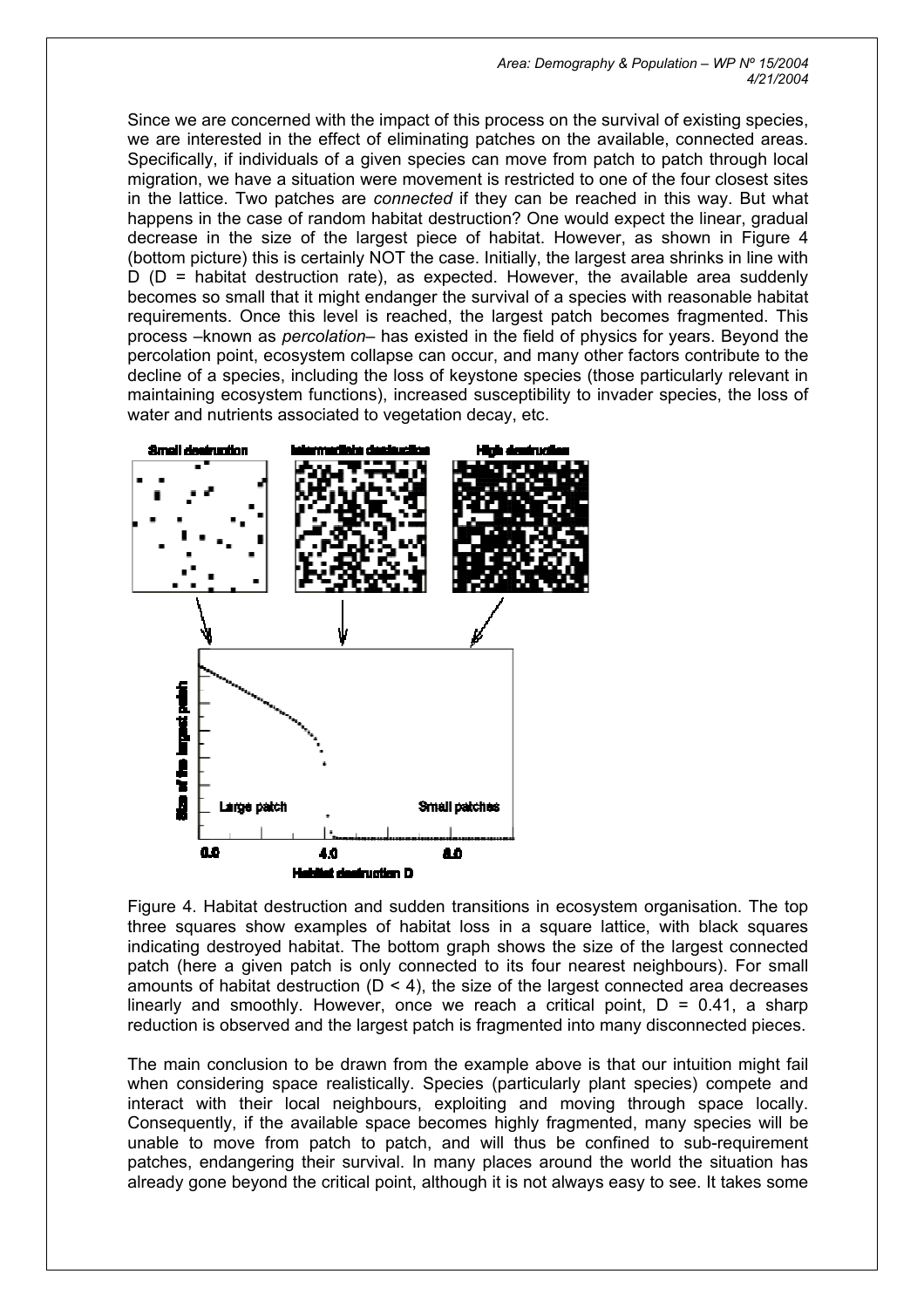*Area: Demography & Population – WP Nº 15/2004 4/21/2004* 

time for a species to disappear completely, making it difficult to recognise that the process towards extinction is underway. There is no time for adaptation, as the changes introduced by humans trigger the extinction of a species over a timeframe of years or a few decades, whereas adaptation to changing conditions through evolution requires centuries. As shown in Figure 5, habitat destruction is the main cause of extinction for plants and animals, now that hunting and the introduction external species is largely controlled by law.



Figure 5. Causes of extinction. Plants: this specific pie chart illustrates the causes of endangerment in the United States, but is probably representative of many other areas around the world. Animals: the pie charts illustrate both historical causes of extinction (left) and current causes of endangerment (right). Over time, habitat destruction has become the first cause of extinction, ahead of hunting and species introduction.

In addition to the aforementioned non-linear effects of habitat loss and fragmentation, we have seen that other characteristics of ecosystem organisation, such as the network of species interactions, could affect the outcome of this process. The increase in populations of herbivores, rodents and other small mammals, potentially carrying emergent viruses, after a habitat has been destroyed and/or degraded also follows threshold patterns.

Perhaps the clearest feature observed in ecosystem degradation by habitat destruction is the loss of top predators. As demonstrated by the ecologist John Terborgh, under such stressful conditions ecosystems follow a well-defined pattern of declining biodiversity. First, top predators and other large mammals disappear, creating the conditions for the so-called 'empty forest effect' (Terborgh, 1999) in which vegetation patterns are conserved in terms of diversity, but there is a lack of large mammals. This is followed by a major imbalance in the abundance of herbivores and other species freed from the related top predators. As a result, the absence of predators gives rise to population outbreaks, facilitating the emergence of new pathogens.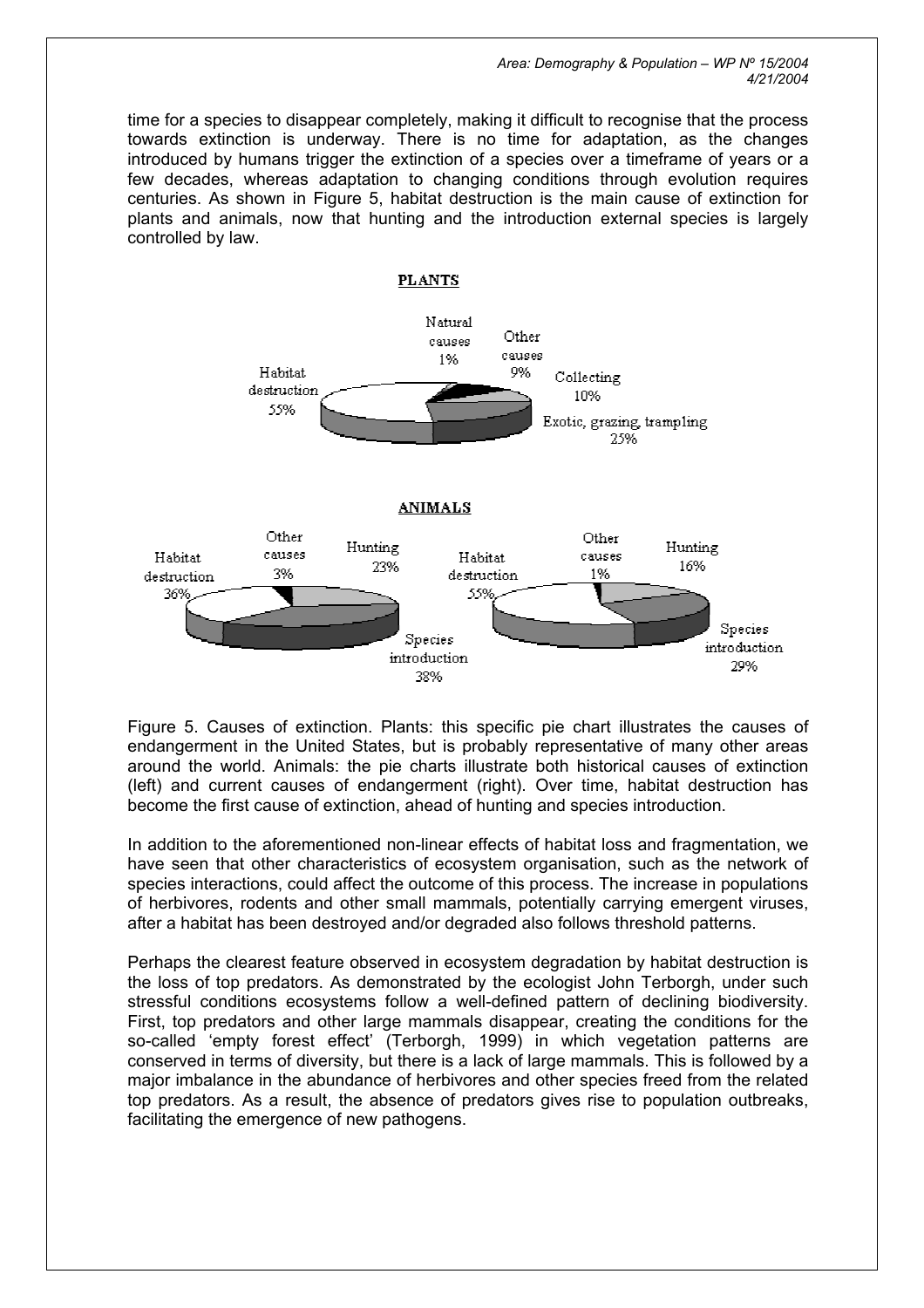### **The Role of Governance**

The preceding examples offer some perspective and raise the issue of the link between the emergence of a new pathogen and the deterioration of biodiversity. This is a complex issue, since different factors (including both biological factors and political decisions) are involved.

A recent study illustrated that most of the current biodiversity loss takes place in countries characterised by high levels of political corruption (Smith *et al.*, 2003). These countries are highly dependent on external aid to preserve their biodiversity resources. Defining appropriate governance scores reflected the close correlation between the key components of biodiversity (eg, total forest cover) and national governance and other relevant socio-economic measures.

Corruption is known to be a major obstacle to both economic and social development, and has been shown to negatively influence foreign investment and government implication in public services. Not surprisingly, improved governance has become a common demand as a precondition for successful funding measures. Over the last few decades, mounting pressure has been brought to increase the foreign effort to minimise the loss of biodiversity by fostering appropriate conservation policies. In this context, the usually external nature of the funds, together with their short timescale, increase the possibility that conservation projects will be affected by corruption (Smith *et al*., 2003).

In order to properly assess the impact of governance on biodiversity parameters, it is important to provide a quantitative measurement of such policies. Such scores (see method section in Smith *et al.*, 2003), weighing a number of socio-economic factors, are based on the Corruption Perception Index (CPI) defined by Transparency International (2002). An example of the correlations identified is shown in Figure 6, where the change in forest cover is plotted against the governance score.



Figure 6. Changes in total forest cover considering a survey of 83 different countries (circles) against their governance scores. Note that most of the circles are located below the zero level.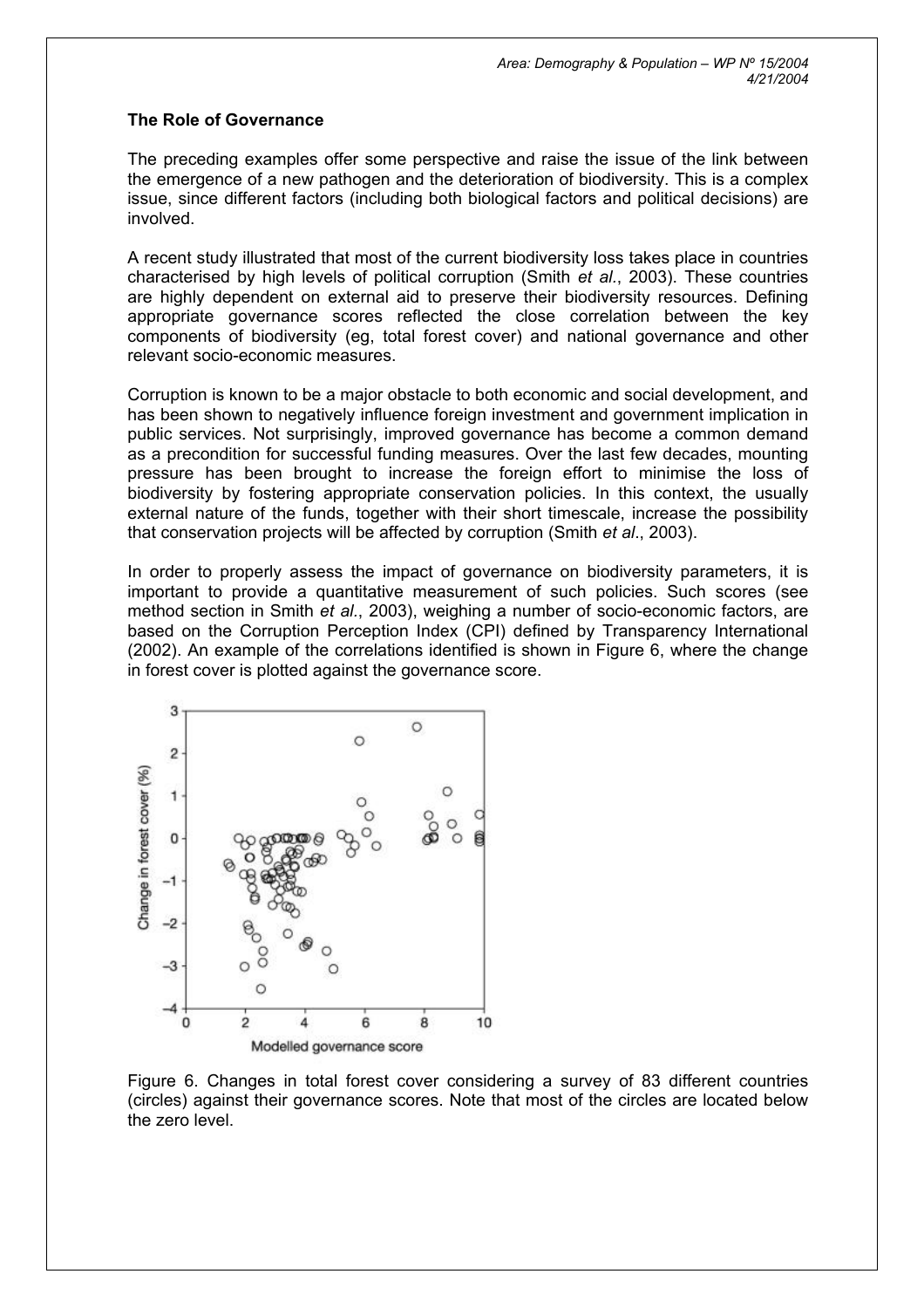Countries with low scores (implying a high level of corruption) typically reflect deterioration in forest cover (ie, net loss of cover area), whereas those with the highest scores either show no loss or reflect gains. This simple picture provides a clear insight into the problem of widespread illegal logging.

Another example of this correlation is given in Figure 7, where we can see that, to a large extent, those countries with low CPI scores present a rich biodiversity, while its impoverishment is greatest in those places with high CPI scores. This clearly indicates that conservation policies need to be defined at both scientific and political levels in order to be effective. As explained below, in the decades ahead we will face a major threat from the rapid decline of biodiversity, ecosystem functioning and resilience – likely to result in the emergence of new pathogens and the re-emergence of old ones.



Figure 7. Negative correlation between species richness and CPI score for a survey of 83 countries. High corruption is clearly associated with low species richness.

## **Climate Change**

Apart from biodiversity loss, climate change is also associated with emergent diseases. Evidence points to a trend of rising temperatures since the late 19th century, with this warming process a fact in both the northern and southern hemispheres, and the oceans. Global mean surface temperatures have increased by 0.2º-0.5°C, the snow cover in the northern hemisphere and the floating ice in the Arctic Ocean have been depleted, while the global sea level has risen by 10-20cm. Worldwide precipitation over land has also increased by about 1%, as has the frequency of episodes of extreme rainfall and other extreme phenomena (eg, droughts, hurricanes or extended hot periods), which have intensified locally.

There is no doubt that  $CO<sub>2</sub>$  concentration has increased (mainly due to fossil fuel consumption and forest burning) as a result of human activity. Moreover, numerous studies report the negative effects on the atmosphere of this gas, in conjunction with others derived from the breakdown of plastics, pesticides, detergents, etc (greenhouse gases). Scientists have demonstrated that these emissions play an important role in global warming. The analysis of fossils and deep glacial ores indicates that there have been other episodes of global warming in the Earth's past, suggesting that part of the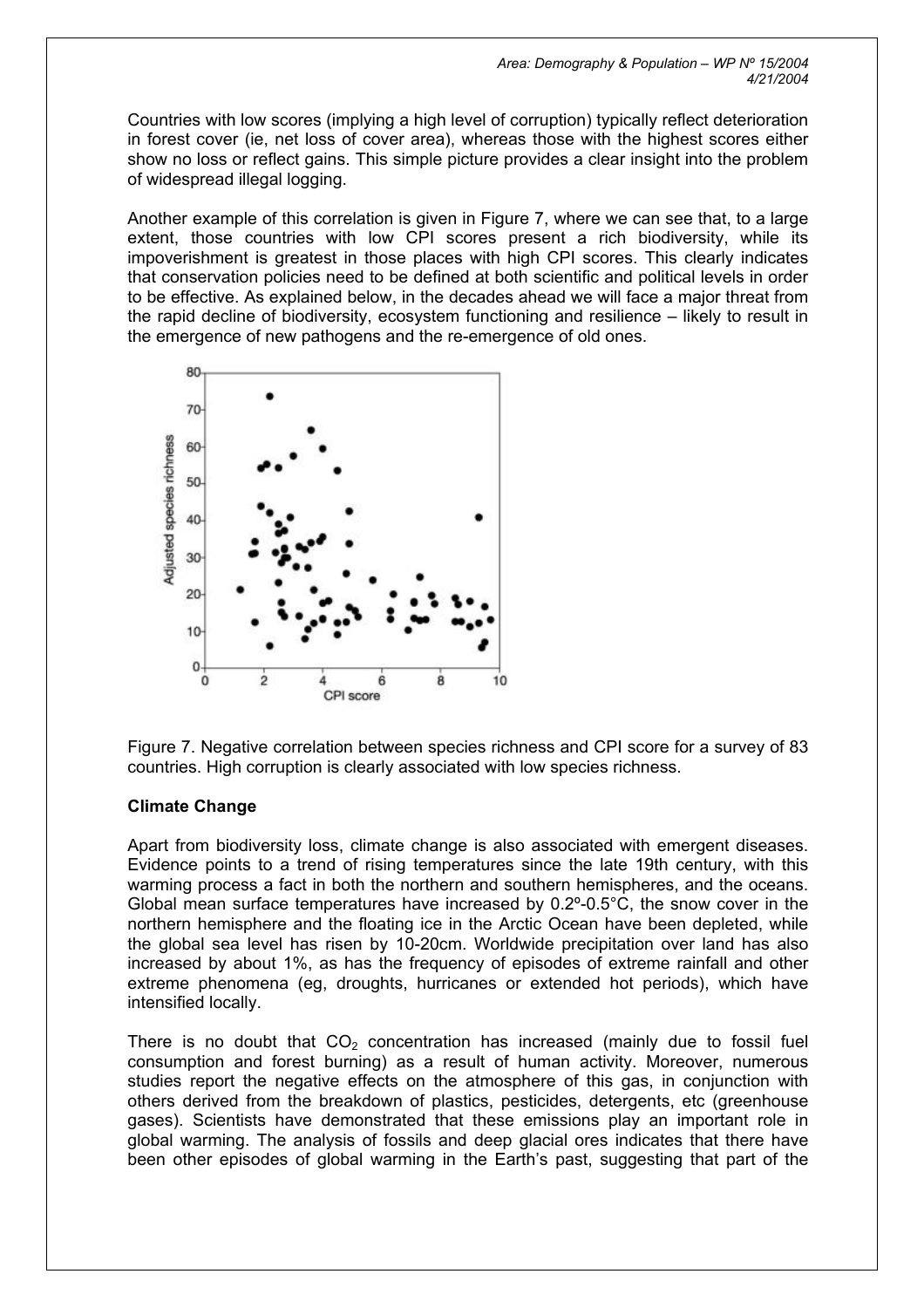climate change could be inherent in the historic cycle of the planet. However, it is clear that emissions related to human activity do not help to stop this process.

The question of whether of not humans are the sole cause of global warming remains under discussion. However, many scientists are convinced that rising temperatures could also affect human health, as they create a suitable environment for microbial growth and reproduction. The above example of the expansion of cholera in Peru could become a generalised trend if temperatures continue to rise. Furthermore, since there is evidence that variations in precipitation rates affect rodent population densities (ie, relatively wet years bring suitable conditions for an increase in rodent populations), changes in precipitation patterns could play a major role in the propagation of the Hanta virus. More recent episodes are currently in process, as is the case of the West Nile virus, which has spread through North America, due in part to the warmer climate favouring the life cycle of mosquitoes.

Another key but lesser known factor in this context, involves fluctuations rather than average quantities. In addition to rising levels of  $CO<sub>2</sub>$  and temperature in the 20<sup>th</sup> century, many different parts of the world have reported a rapid increase in the frequency of episodes of extreme weather. Although average values have so far risen gradually over time, fluctuations are increasing at a very rapid rate. Human populations have adapted to a wide range of climatic conditions, but the available resources and their appropriate exploitation are largely subject to the assumption of a reasonable degree of predictability. Weather extremes can penalise economic stability and health heavily in the near future, with the poorest communities being the most vulnerable (95% of deaths associated to natural disasters are estimated to occur in poor countries).

Since weather extremes occur over short periods of time and are typically unpredictable, their impact on local economies, and globally in the long run, is huge. Rapid changes cause human and animal deaths, crops are either destroyed or severely damaged, and health infrastructures are often seriously jeopardised. As an example of the latter, we have seen heat waves causing respiratory syndromes that affect elderly people in particular.

Climate change has been mentioned as a source of species loss, as well as of widespread changes in species abundance and geographical distribution. But how fast does it occur? Do climate properties have critical points too, given their highly non-linear character? Once again, the answer is yes. One of the past few decades' most interesting, albeit depressing, discoveries in the field of large-scale climate dynamics is that our climate has actually changed on numerous occasions over the last 100,000 years (as determined by studies of ice cores). Contrary to previously held opinion, these changes occur frequently and rapidly, meaning that sharp variations in surface temperatures (10º C or more) can take place in less than one decade.

The reason for such rapid variations can be found in the interaction between ocean and atmospheric circulation. As suggested in the early 1960s, the interplay between the effects of salinity and temperature can lead to changes in ocean circulation. The amount of fresh water injected into the Nordic seas (from the ice cap) is an important factor in the process. Ocean circulation in the North Atlantic is largely governed by water density, which in turn depends on both temperature and salinity.

The North Atlantic circulation is currently active, and surface air temperatures are 5º-7ºC warmer than those at the same latitude in the Pacific. Global circulation is largely dependent on water masses sinking in the North Atlantic thanks to their high salinity content. What about the consequences of the increase observed in freshwater inflows as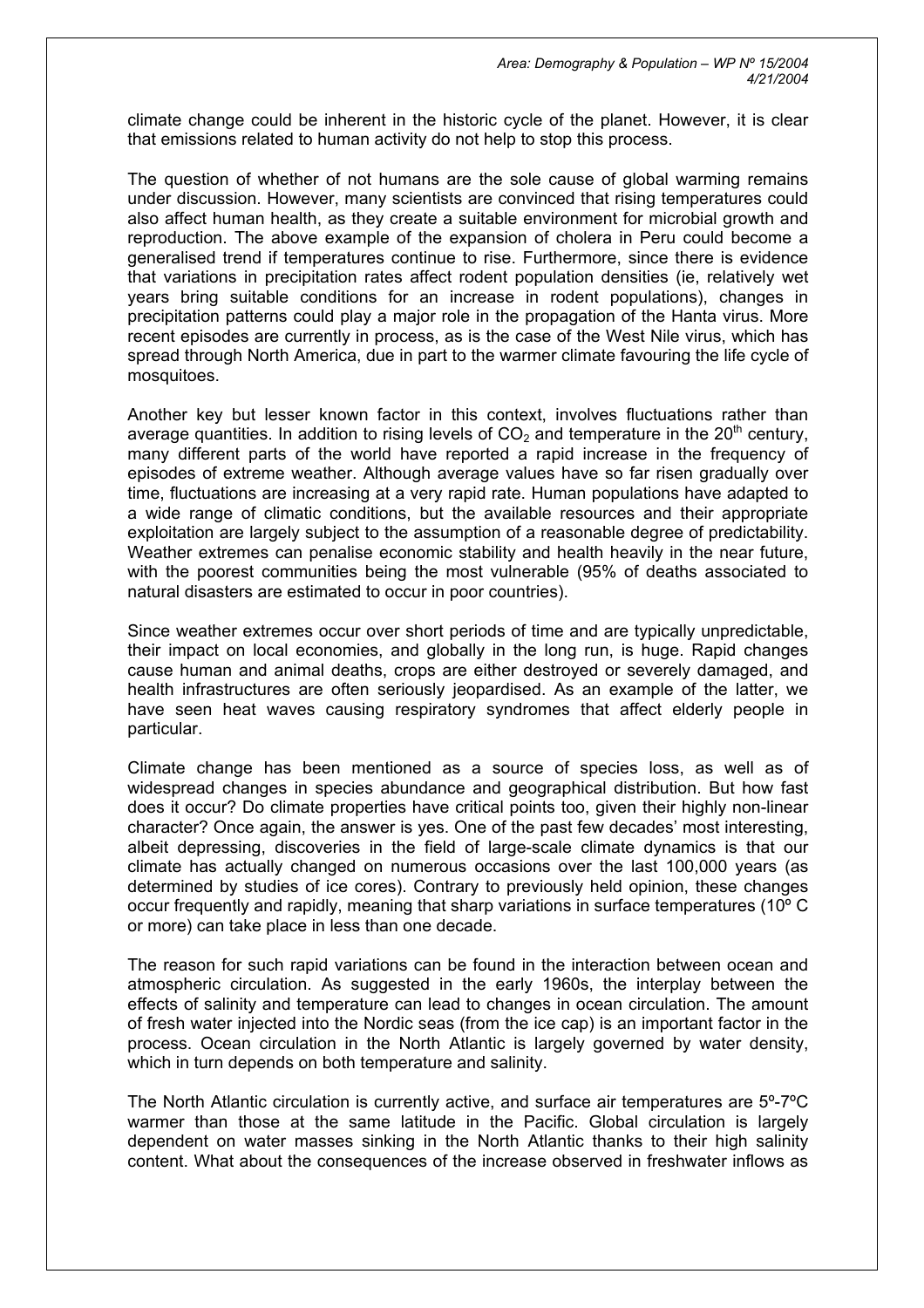a result of the ice sheet melting? Climate models clearly indicate that a rapid shift will occur if the current trend persists (Ganopolsky & Rahmstorf, 2001).

Consequently, a likely future climate-change scenario might reflect a sharp departure from the current trend, as a gradual increase in temperatures due to the accumulation of greenhouse gases could be followed by a rapid, widespread and catastrophic shift towards a cooler planet (see Figure 8). The implications of this scenario are clear, since many key nodes of the economic network depend on the stability of many primary resources. This stability might be jeopardised beyond the economy's resilience point, although no strategic responses seem to be in the pipeline at present.



Figure 8. Sudden shifts in climate dynamics. Mounting evidence shows that increasing inflows of freshwater (from melting ice) into the North Atlantic will trigger a sudden change in ocean circulation, eventually modifying local temperatures in northern areas. We could see a drop of over 10<sup>°</sup> in less than a decade.

### **Discussion**

Emergent diseases represent a serious, ongoing threat to human populations. Although for decades developed countries have successfully eradicated old pathogens, this success is being challenged on two fronts. First, consider the increasing resistance of known bacterial strains and the changes in the geographical range of many others. Secondly, we should look at the emergence of new pathogens, to a large extent associated to the human-induced changes that are rapidly modifying existing ecosystems. The lessons to be learnt from AIDS, Hanta and Arena viruses (as well as from more recent episodes related to new strains of flu) are clear: the rapid degradation of complex ecosystems, together with the explosive increase of human settlements nearby, is creating the conditions for the transfer of unknown pathogens from their natural reservoir (mainly, but not exclusively, mammals) to human beings.

Biodiversity depletion is followed by certain predictable, medium-term changes in the composition of species. Habitat destruction and hunting lead to declining predator populations, which is indirectly responsible for the further breakdown of ecological networks and chains. Population outbreaks, in the absence of the natural control provided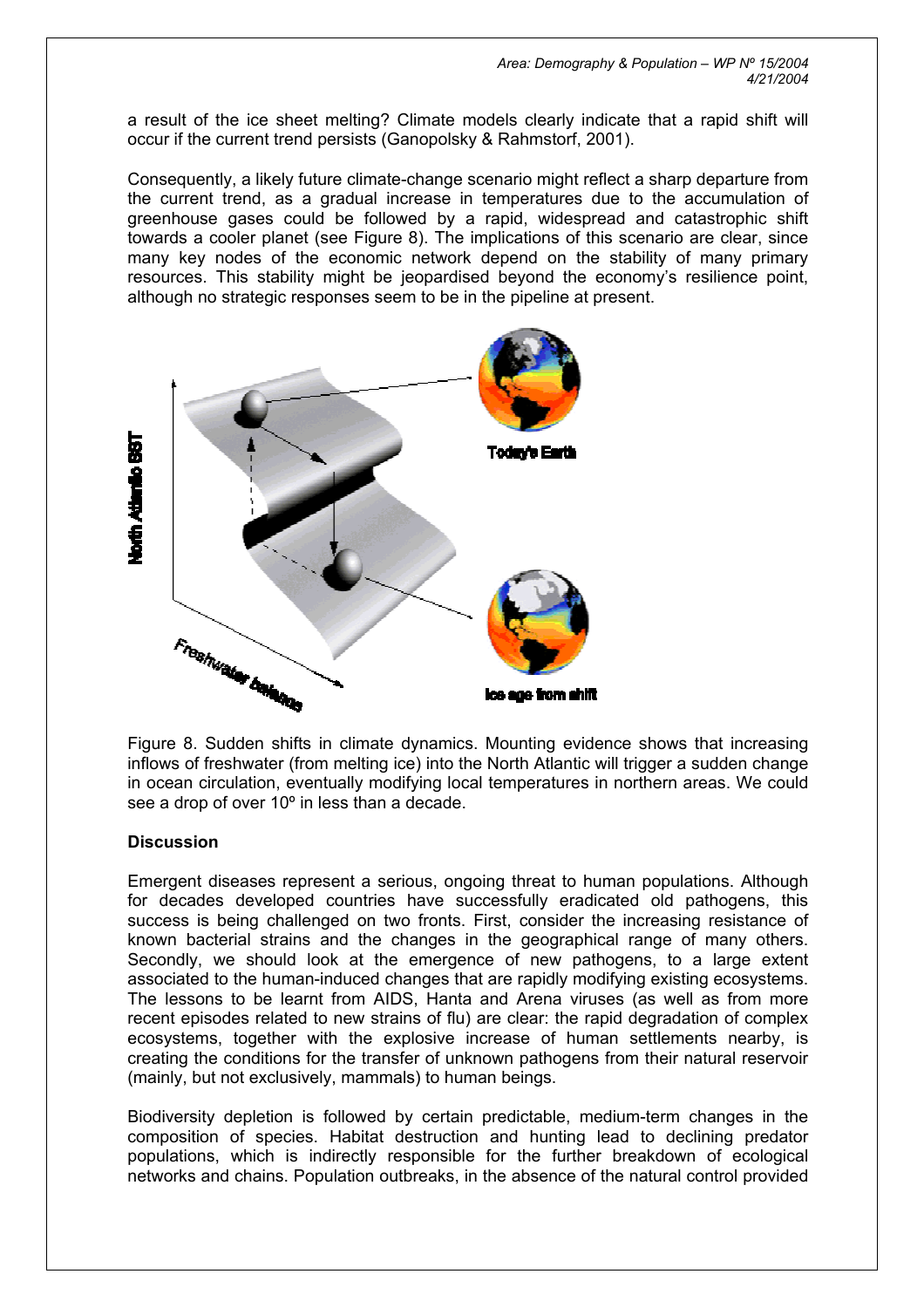by top predators, represent an intermediate step in this process. These outbreaks are usually seen in herbivores and rodents, many of which carry transmissible diseases that can easily gain access to human settlements.

In line with other reports concerning the significance of these factors, we believe that the non-linear character of both climate dynamics and ecosystem responses to external perturbations could result in significant variations from current forecasts, as follows:

(1) The rapid decline in biodiversity due to sudden changes in habitat structure derived from continuous fragmentation. This impoverishment can be catastrophic and lead to species-poor communities that are especially vulnerable to invasion by exotics. Reversing this situation would require extremely costly measures and very long periods of time, which are virtually impossible for under-developed countries, where the richest biodiversity is concentrated.

(2) The collapse of food chains as a result of synergies between habitat loss and hunting. The loss of top predators and other large mammals triggers ecosystem breakdown. If this situation becomes widespread, it means that mechanisms to restore the ecosystem would not be easily available (ie, via the immigration of other species to replace those lost), giving rise to an irreversible situation. This is already the case of many tropical forests in Africa.

(3) Sudden changes in ocean circulation due to increase inflows of freshwater into the North Atlantic. Eventually, after a critical point has been reached, northern areas will shift towards colder temperatures. Such a situation would be virtually irreversible and, where recovery is possible, centuries would have to pass before global circulation was restored. The lessons to be learnt from our current understanding of both the climate and the biosphere (and their interaction) are clear. We cannot continue to disrupt ecosystems beyond their resilience point without suffering. The sustainable exploitation of ecological resources needs to be balanced and tied to an appropriate set of political decisions for the countries involved. The evolution of our society will take place in a new environmental context, in which some key resources have been depleted and climate fluctuations have increased. Humans are adapted to the warm, hospitable planet they inhabit. All our forecasts are based on the widespread hope that these basic conditions will not be modified too quickly, thus enabling us adapt to them. However, only an in-depth understanding of the tempo and mode of these issues over the decades ahead will allow mankind to safeguard our society.

### **Bibliography**

Brown and Lomolino (1998): *Biogeography*, Sinauer Associates, INC: Publishers, Sunderland, Massachussetts, 2nd edition.

Ganopolsky, A., and Rahmstorf, S. (2001): 'Rapid Changes of Glacial Climate Simulated in a Coupled Climate Model', *Nature*, 409, pp. 153-158.

Garrett L.: *The Coming Plague: Newly Emerging Diseases in a World Out of Balance*, Penguin Books.

Smith, R.J., Muir, R.D.J., Walpole, M.J., Balmford, A. and Leader-Williams, N. (2003): 'Governance and the Loss of Biodiversity', Nature, 426, pp. 67-70.

Terborgh, John (1999): *Requiem for Nature*, Natural History.